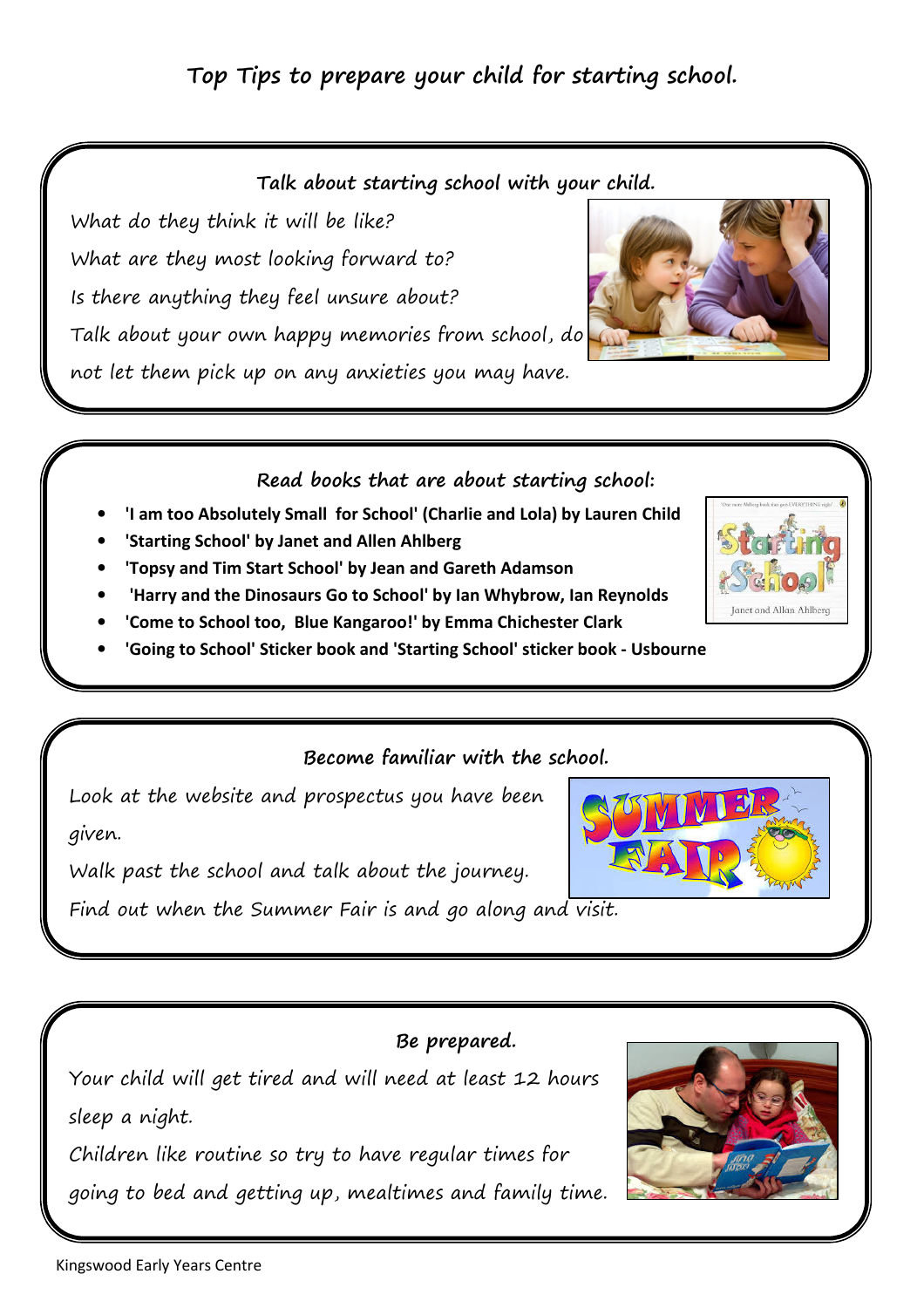## Manage their own self care needs.

Get your child confident about getting to the loo in time, wiping properly, flushing and washing their hands. Blowing their nose into a tissue is another useful skill. Develop a 'can do' attitude by giving them a few everyday responsibilities as they get closer to school age.

Perhaps they could lay the table, feed a pet or put their own clothes away.

### Clothes to wear

Try and buy clothes they can manage themselves: velcro shoes, manageable fastenings on coats, elasticated waistbands.

Name everything - all of the sweatshirts will look the same!

Let your child practise putting on their uniform

and folding it neatly for PE.

Teach them the tricks of getting dressed, like labels

at the back, holding onto cuffs to stop sleeves rolling up.

## School dinners

All Infant children will be entitled to a free school meal from September 2014.

They will need to be able to use a knife and fork and carry a small plate or tray.

If your child is bringing a packed lunch from home make sure

it is healthy and that they can manage all containers and packaging independently.

 $\overline{a}$ 





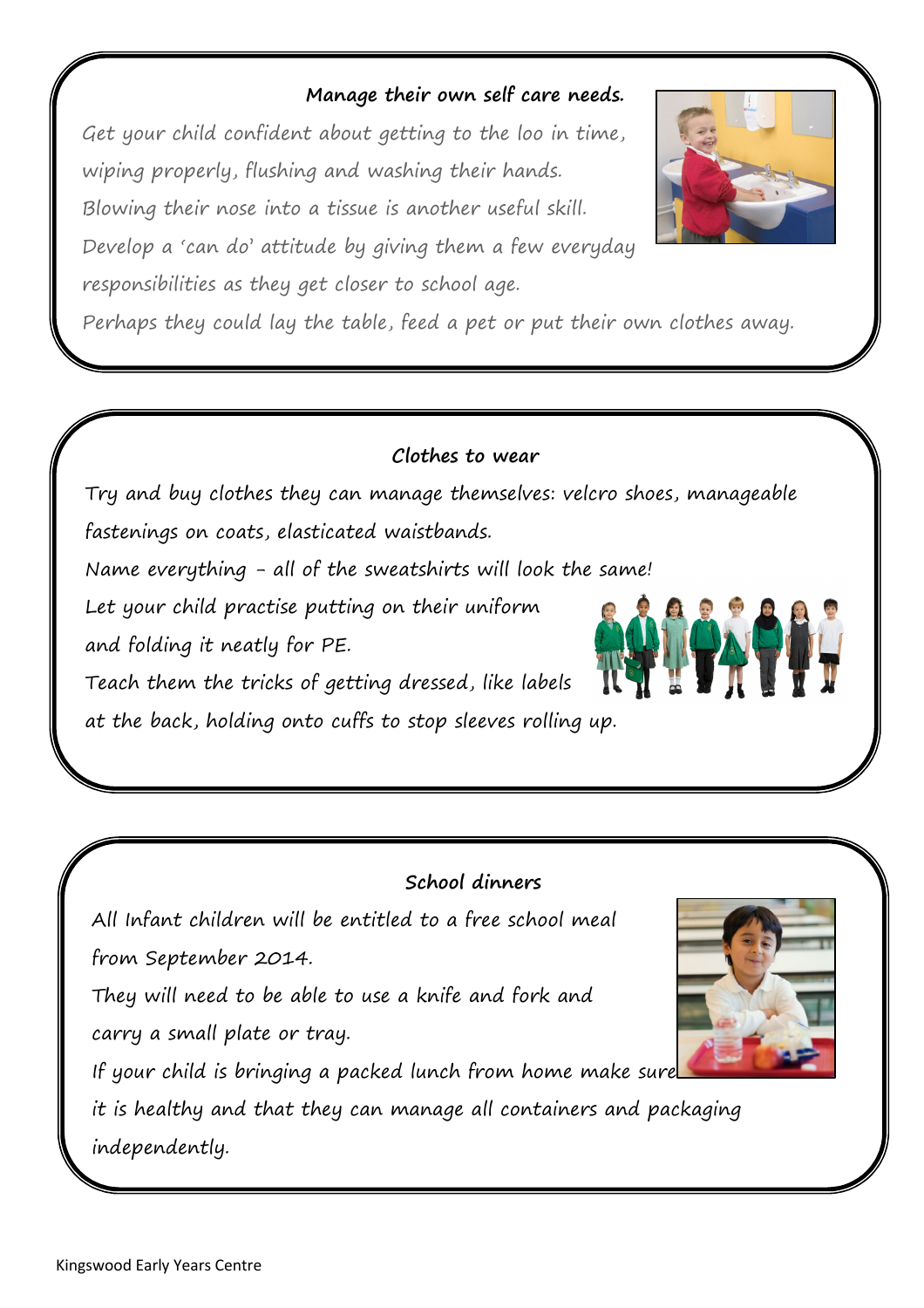### Confident communicators

Encourage your child to express what they feel and ask for help when they need it.

Chat about everything - without distractions from TVs, computers and phones.

ſ

I

Get them used to talking to 'safe' adults too by talking to assistants in shops, greeting friend's parents.

Use manners- please, thank you, excuse me etc.



## Developing friendships

Being friendly, learning to share, waiting your turn are important skills to develop friendships.

Play simple board, card, ball games to teach children about taking turns, following rules and losing graciously! Visit parks and friends houses to develop social skills by interacting with others.



#### Developing independence

Get your child into the habit of hanging their coat up, putting their toys away, clearing the table, and so on, to prepare them for doing these things at school. Many schools use a piece of music to indicate tidy up time and motivate children to help.

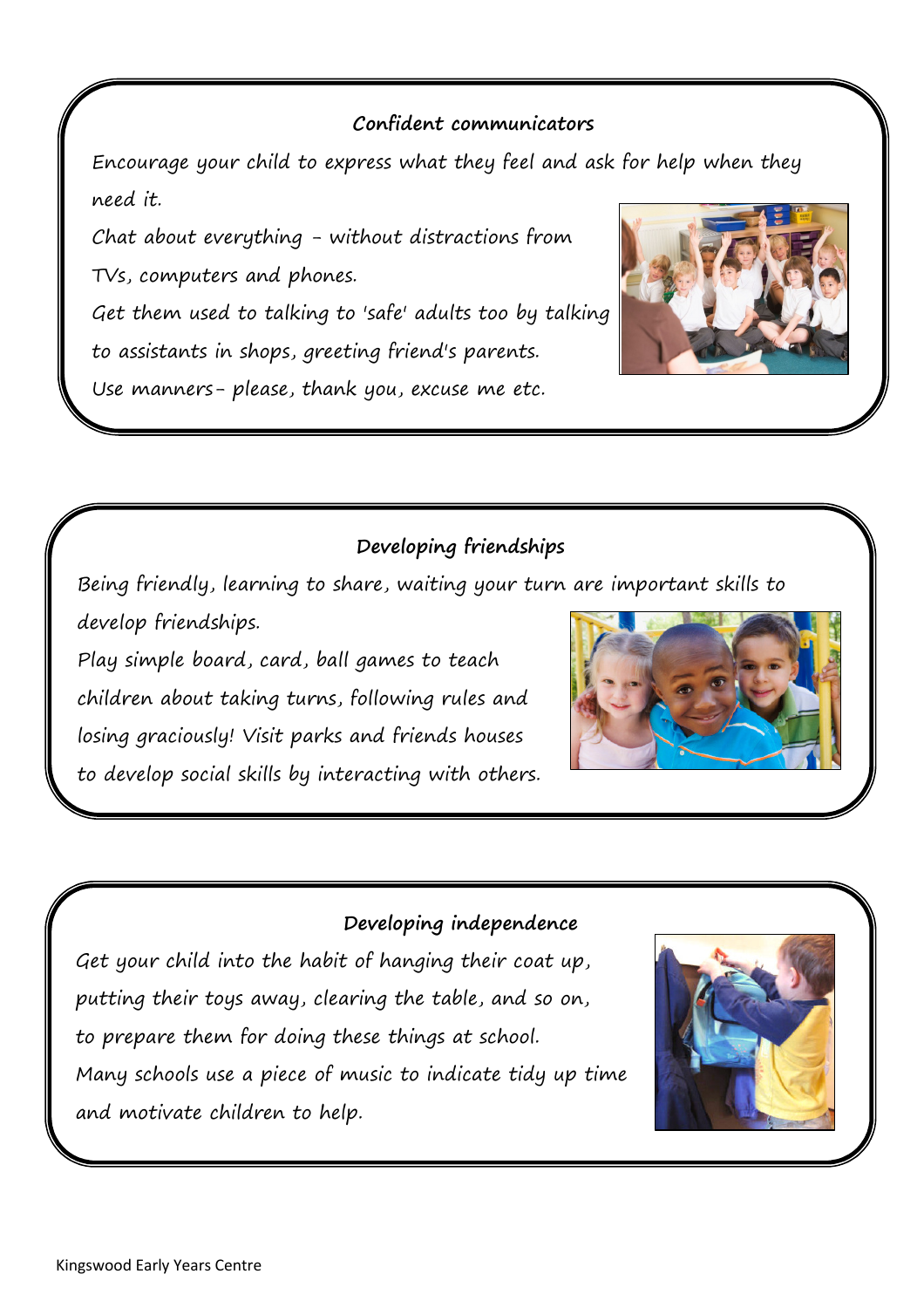# Reading

The best thing you can do to support your child in becoming a reader is to read lots of good quality books to them.

Your child will soon have favourites and will want to hear them over and over again. Teach each your child to recognise their own name. Point out common shop names, signs and letters in the environment.



Let them see you reading. Have some time every day to share books.

# Writing

Develop fine motor skills which will support them to hold a pencil when the

time is right. Everyday tasks such as playdough, construction, threading, picking up tweezers, mark making with pencils and brushes all help.



You will notice that their mark making becomes more purposeful. Encourage a three fingered

'tripod' pencil grip and let them do lots of emergent writing. Praise all of their efforts.

# Developing number and counting skills

Play 'spot the number' and challenge your child to find them everywhere. Get into the habit of counting everything with your child, from apples at the shops, to stairs up to bed.

Counting songs and rhymes teach children numbers and order, as well as rhythm and rhyme - 'Five Little Ducks', 'Ten in the Bed'...

Play counting-based games such as dominoes, card snap, snakes and ladders.